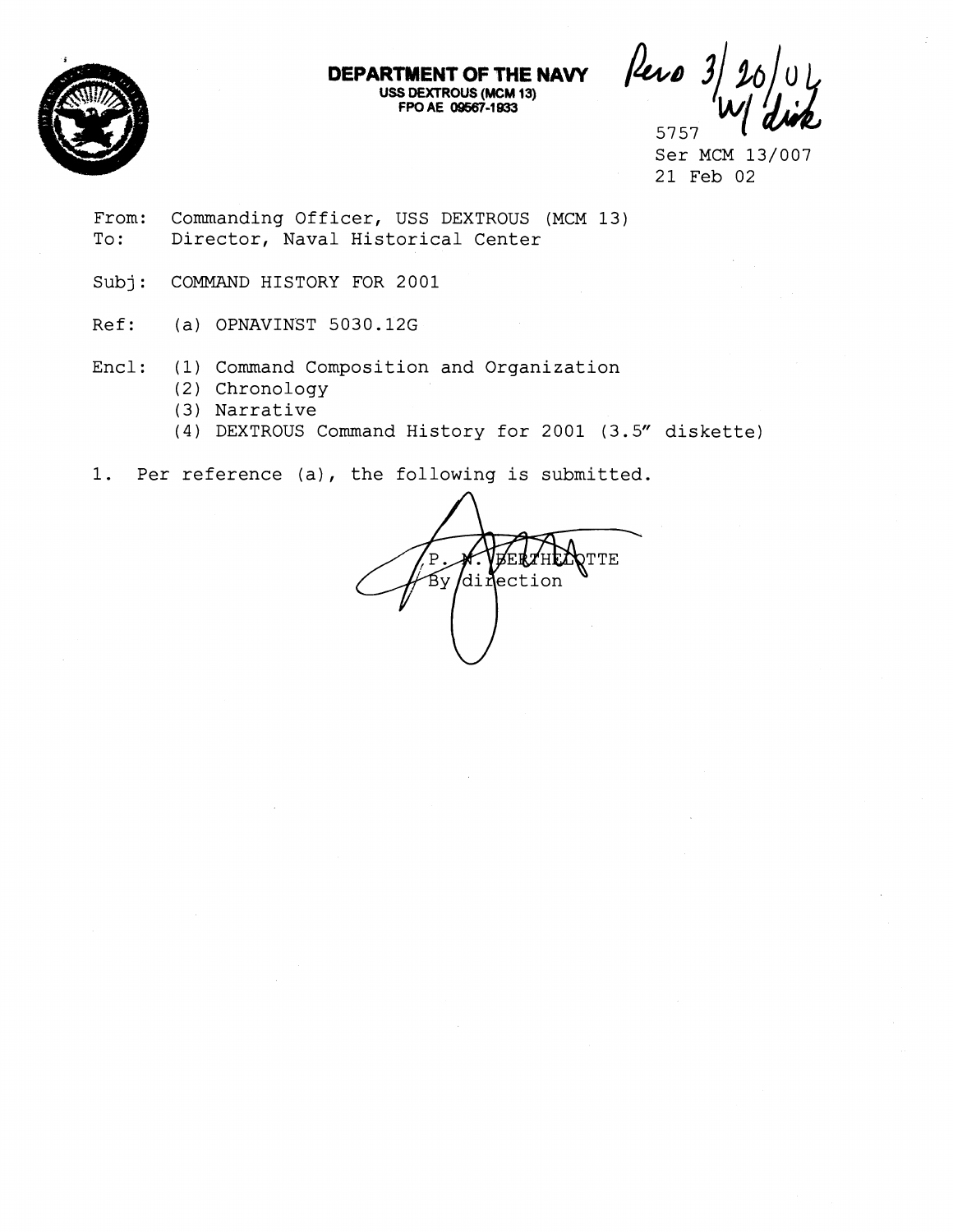## **USS DEXTROUS (MCM 13) COMMAND COMPOSITION AND ORGANIZATION 2001**

### COMMAND SHORT TITLE USS DEXTROUS

### UNIT IDENTIFICATION CODE 21901

IMMEDIATE SENIOR COMMANDER COMMANDER, MINE COUNTERMEASURES DIVISION 31 COMMANDER BRIAN J. SHANAHAN, USN

> COMMANDER COMMANDER MICHAEL A. HEGARTY, USN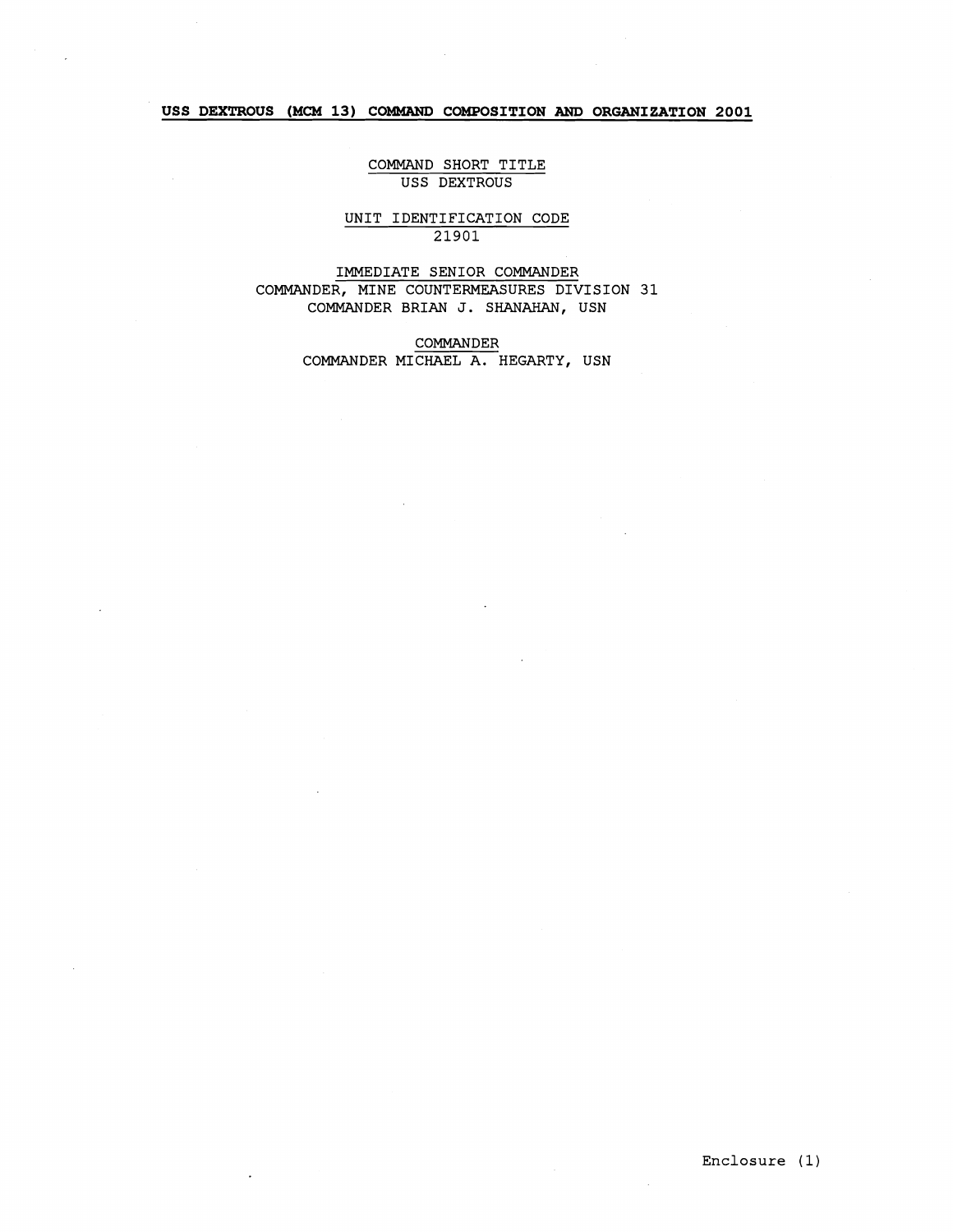|                                                                                                             | USS DEXTROUS (MCM 13) COMMAND HISTORY FOR 2001 (CHRONOLOGY)                                                                                                                                                                                  |
|-------------------------------------------------------------------------------------------------------------|----------------------------------------------------------------------------------------------------------------------------------------------------------------------------------------------------------------------------------------------|
| <b>JANUARY</b><br>$01 - 31$                                                                                 | IPT BAHRAIN                                                                                                                                                                                                                                  |
| <b>FEBRUARY</b><br>$01 - 28$                                                                                | IPT BAHRAIN                                                                                                                                                                                                                                  |
| <b>MARCH</b><br>$01 - 31$                                                                                   | IPT BAHRAIN                                                                                                                                                                                                                                  |
| <b>APRIL</b><br>$01 - 30$                                                                                   | IPT BAHRAIN                                                                                                                                                                                                                                  |
| MAY<br>$29 - 31$                                                                                            | IPT BAHRAIN                                                                                                                                                                                                                                  |
| JUNE<br>$01 - 25$<br>$26 - 27$<br>$28 - 30$                                                                 | IPT BAHRAIN<br>ACCELERATED HULL REPAIRS<br>U/W CAG                                                                                                                                                                                           |
| <b>JULY</b><br>$01 - 03$<br>04<br>$04 - 07$<br>$08 - 17$<br>19-20<br>21<br>$22 - 31$                        | U/W CAG<br>IPT BAHRAIN (U/W PM)<br>U/W CAG<br>IPT BAHRAIN<br>U/W, ANCHOR FOR AMMO ONLOAD<br>U/W CAG, MINEHUNTING IN MCM OPAREA<br>U/W CAG, STREAM SINGLE O SWEEP<br>IPT BAHRAIN                                                              |
| <b>AUGUST</b><br>$01 - 11$<br>$12 - 14$<br>15<br>16<br>17 <sub>2</sub><br>18<br>19<br>$20 - 29$<br>30<br>31 | IPT BAHRAIN<br>U/W CAG (MCMDIV31 GROUP SAIL)<br>U/W CAG, MK5A INFLUENCE SWEEP<br>U/W CAG, RAS<br>U/W CAG, GUNNERY EXERCISE<br>U/W CAG, TOWEX W/ USS RAVEN<br>RTP, INPORT REFUELING<br>IPT BAHRAIN<br>U/W CAG (ATG ASSESSMENT)<br>IPT BAHRAIN |
| <b>SEPTEMBER</b><br>$01 - 08$<br>$09 - 10$<br>11<br>12 <sup>2</sup><br>$13 - 30$                            | IPT BAHRAIN<br>U/W CAG<br>RTP AM, U/W CAG PM (FIFTHFLT SORTIE)<br>RTP AM, IPT BAHRAIN<br>IPT BAHRAIN                                                                                                                                         |
| <b>OCTOBER</b><br>$01 - 02$                                                                                 | U/W CAG                                                                                                                                                                                                                                      |

| 03-09     |         | IPT BAHRAIN |
|-----------|---------|-------------|
| $10 - 14$ | U/W CAG |             |
| $15 - 17$ |         | IPT BAHRAIN |
| 18        | U/W CAG |             |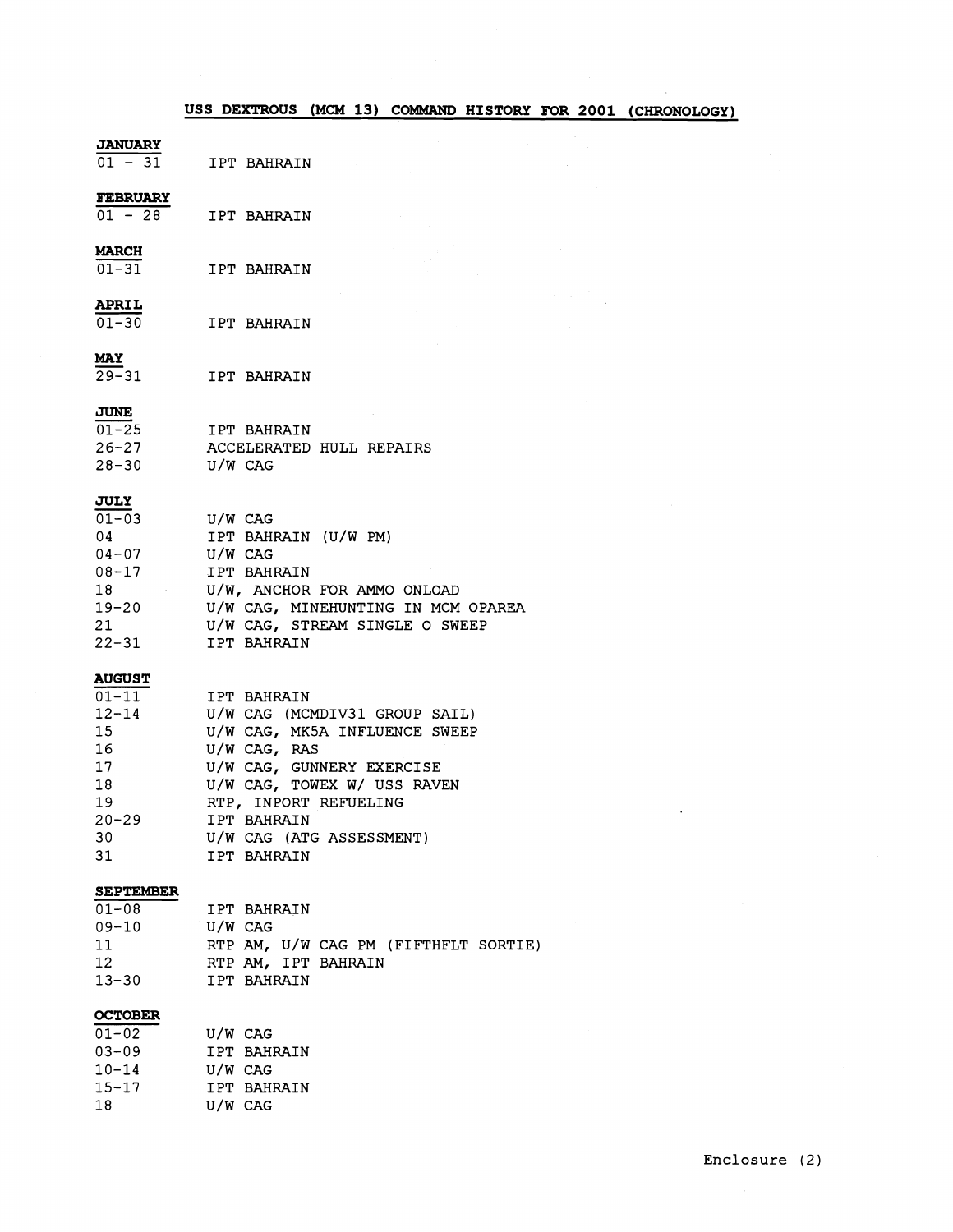# USS DEXTROUS (MCM 13) COMMAND HISTORY FOR 2001 (CHRONOLOGY) CON'T

## **OCTOBER**

| $19 - 21$ |         | IPT BAHRAIN |
|-----------|---------|-------------|
| $22 - 24$ | U/W CAG |             |
| 25–29     |         | IPT BAHRAIN |
| 30-31     | U/W CAG |             |

## **NOVEMBER**

| $01 - 03$ | RTP, IPT BAHRAIN |
|-----------|------------------|
| 04        | INPORT REFUELING |
| $05 - 25$ | IPT BAHRAIN      |
| 26.       | U/W CAG          |
| 27        | RTP, IPT BAHRAIN |
| $28 - 30$ | IPT BAHRAIN      |

# **DECEMBER**

| 01        |         | IPT BAHRAIN |                              |  |
|-----------|---------|-------------|------------------------------|--|
| $02 - 04$ | U/W CAG |             |                              |  |
| $05 - 08$ |         | IPT BAHRAIN |                              |  |
| $09 - 12$ | U/W CAG |             |                              |  |
| $13 - 31$ |         |             | IPT BAHRAIN (HOLIDAY UPKEEP) |  |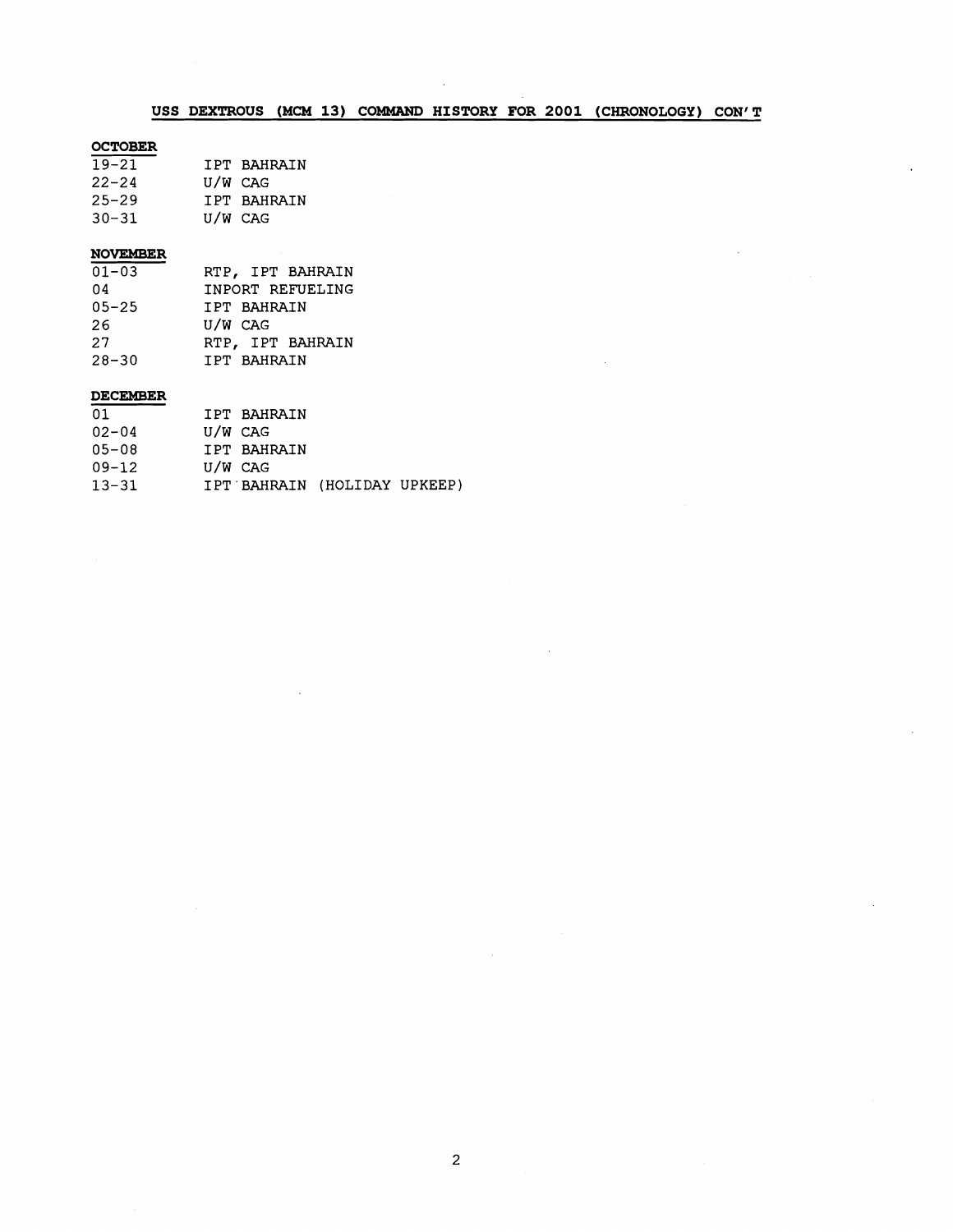### **USS DEXTROUS (MCM 13) COMMAND HISTORY 2001 (NARRATIVE)**

The new year began quietly for the USS DEXTROUS, moored pierside at her homeport of Manama, Bahrain. The crew was enjoying a holiday standdown as well as four-section duty. The standdown ended 09 January, and the crew was back onboard and ready to begin a new year of challenges and opportunities.

The focus of the next few months was the scheduled ISRA. The "yards" as well as hull repairs were coupled with long-range planning for Initial Assessment and an Underway Demonstration. In preparation for the ISRA, a one day underway was conducted at anchorage in the vicinity of Mina Sulman Bahrain for the offload of ammunition not required for force protection.

The plan was for DEXTROUS to head to BASREC for ISRA. Arrangements had been made well in advance, and BASREC had been chosen over the Asry shipyard for what appeared-to-be improved force protection. But force protection requirements in light of the USS COLE made these plans untenable. After another week of logistical planning, the DEXTROUS entered ISRA while pierside at Mina Sulman. So the yards were never the really yards at all - just a few planned months of intensive maintenance pierside.

The crew had a lot of expectations about what a yard period would be like. Many had been on similar platforms or even DEXTROUS or ARDENT as part of ROTCREWs in past years. The expectations leaned towards greater liberty and less work. These hopes proved unfounded as the requirements to maintain positive force protection with dozens of foreign national contract workers meant long hours - longer than ever seen before in port. It was the new reality. But the extra time on the ship did have a few bonuses: during this time all E-5 and above successfully earned their Enlisted Surface Warfare Specialist (ESWS) qualifications. Radio division led the way by being the first division to hit 100% ESWS qualification.

As January rolled into February, the ISRA was in full swing. The ship faced three major requirements: first, complete the requirements of the ISM. Second, repair damage to the starboard bow caused by a rough mooring to the pier in December 2000. Third, make preparations for Initial Assessment scheduled that summer. All these requirements were in addition to daily routine and maintaining security.

February saw the beginning of regular engineering drills in preparation for Initial Assessment. The limiting factor was the amount of work going on in the main spaces. Normally, a ship is a dangerous enough place to work and operate in. But now, the ship had gained the official status of being an industrial environment with the ongoing yard work. For the first two months of ISM, all that could be done was level of knowledge training. Hot and cold checks could only become incorporated as ISRA work was completed in the engineering spaces.

Finally, in June, the engineering spaces were declared "safe to train." The first General Quarters drill since last December was successfully run. Though rough (but what would one expect after six months?), the constant training through the yard period minimized the drop-off in damage control knowledge and readiness throughout the crew. This would prove key for Initial Assessment. The biggest asset the ship had in this regard was an experienced group of chiefs that had both the knowledge and experience to carry the more inexperienced crewmembers through the early ISRA months. Without them, the crew could well have been starting from scratch.

Plans and schedules were all thrown out of the window on 22 June. FPCON DELTA was set and the crew was recalled. While the engineering plant was ready to go with all ISRA work completed, hull repairs had still not been completed. The unique composition of the MCM 1 Avenger class hull (Douglas fir and Alaskan yellow cedar) made obtaining materials difficult, and now on short notice, impossible.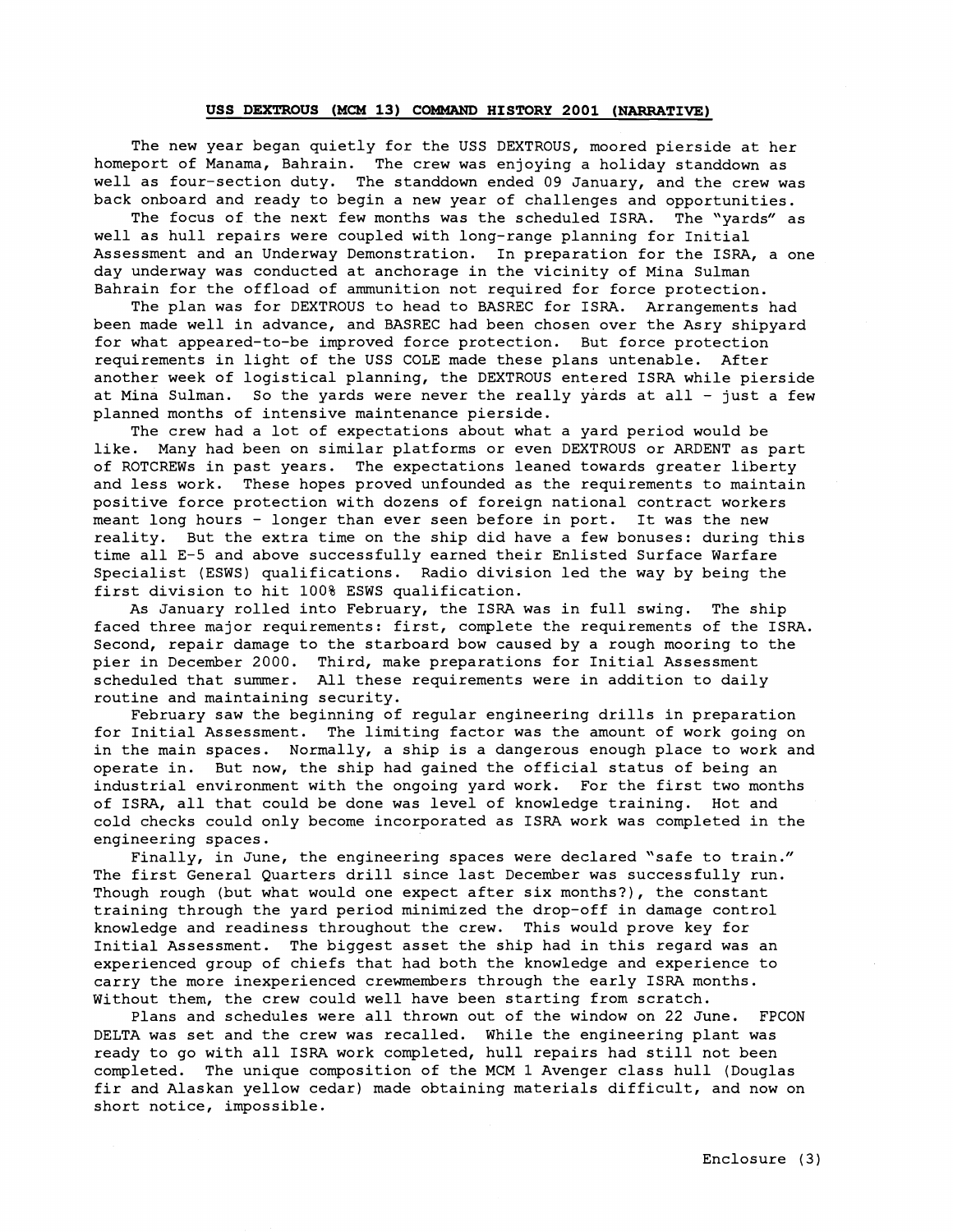#### **USS** DEXTROUS **(MCM 13)** COMMAND HISTORY **2001** (NARRATIVE) CON'T

USS ARDENT (MCM 12), USS CARDINAL (MCM 60), and USS RAVEN (MCM 61) were sortied. DEXTROUS remained inport, manning the .50 caliber machineguns and the M-60s as well as posting additional watchstanders. With COMCMDIV31 embarked and additional watchstanders from MCMDIV31, DEXTROUS served as a communications platform. This was the first full use of the new IT21 upgrade that was installed onboard just weeks earlier.

Coincidentally (or maybe by sheer luck), the materials to repair the hull arrived in Bahrain shortly after setting FPCON DELTA. Plans were made and accelerated hull repairs began. DEXTROUS was underway once again (for the first time in 2001) on 28 June. Shortly after getting underway, DEXTROUS conducted small boat operations with RAVEN to transfer personnel who had missed their ship's movement at the time of the sortie.

Unlike sorties the previous year, an MCM OPAREA was established that would remain a "holding area" as well as a regular training area out in the Central Arabian Gulf. The MCM OPAREA is five nautical miles by five nautical miles, allowing enough room to maneuver with gear in the water for training and space to avoid shipping and fishing traffic. Over the rest of the year, this patch of water would become much too familiar for all mine warfare ships of MCMDIV31. But at least it was the end of the two nautical miles square boxes seen in 2000.

DEXTROUS quickly sought a routine that balanced training requirements with the increased need for vigilance underway. Man overboard drills were conducted 29 June and more small boat operations were conducted on the morning of 30 June. On the afternoon of 30 June, refueling approaches and leapfrogs were exercised with CARDINAL in CAG.

DEXTROUS continued her underway into July. On 02 July, man overboard and other shiphandling evolutions were conducted, as well as abandon ship drill. On 03 July, DEXTROUS conducted an astern refueling with the USNS ERICSSON in the morning. After the refueling, DEXTROUS headed home and moored outboard ARDENT. The plan was simple: get people home, duty-section only, etc. Time to celebrate Independence Day. But this inport plan for a July 04 celebration was not to be.

COMFIFTHFLT gave the order to sortie once again on July 04. This time DEXTROUS was ready and able to respond within an hour's notice of the order. The ship was underway with all her crew in the early afternoon, once again headed to the CAG. As the senior ship, DEXTROUS assumed the duties and responsibilities of OTC for all four mine warfare ships.

On 05 July, DEXTROUS conducted small boat operations with ARDENT, followed by more small boat operations again on 06 July. Early morning on 07 July, DEXTROUS refueled once again with the ERICSSON in preparation to return to port. This had become an unofficial part of the ship's concept of operations that developed after the USS COLE incident - refuel at sea, away from the threat.

DEXTROUS returned to port early on 08 July. Things finally seemed to settle to normal and the crew hit the beach as the ship remained inport until a scheduled underway on the morning of 18 July. DEXTROUS proceeded to drop the anchor at Sitrah Anchorage and onload the ammunition previously offloaded in January. After the onload, DEXTROUS headed north to the MCM OPAREA and arrived by nightfall. The ship was finally at one hundred percent in all respects.

DEXTROUS quickly shifted to full training mode. Time was split between mine warfare and engineering, keeping everyone busy at all hours. Minehunting tracks were begun and the ship conducted a Sonar Conditions Check in the MCM OPAREA on 20 July. Later that night, a major fuel oil leak was called away on #2 Ship's Service Diesel Generator. The ship immediately set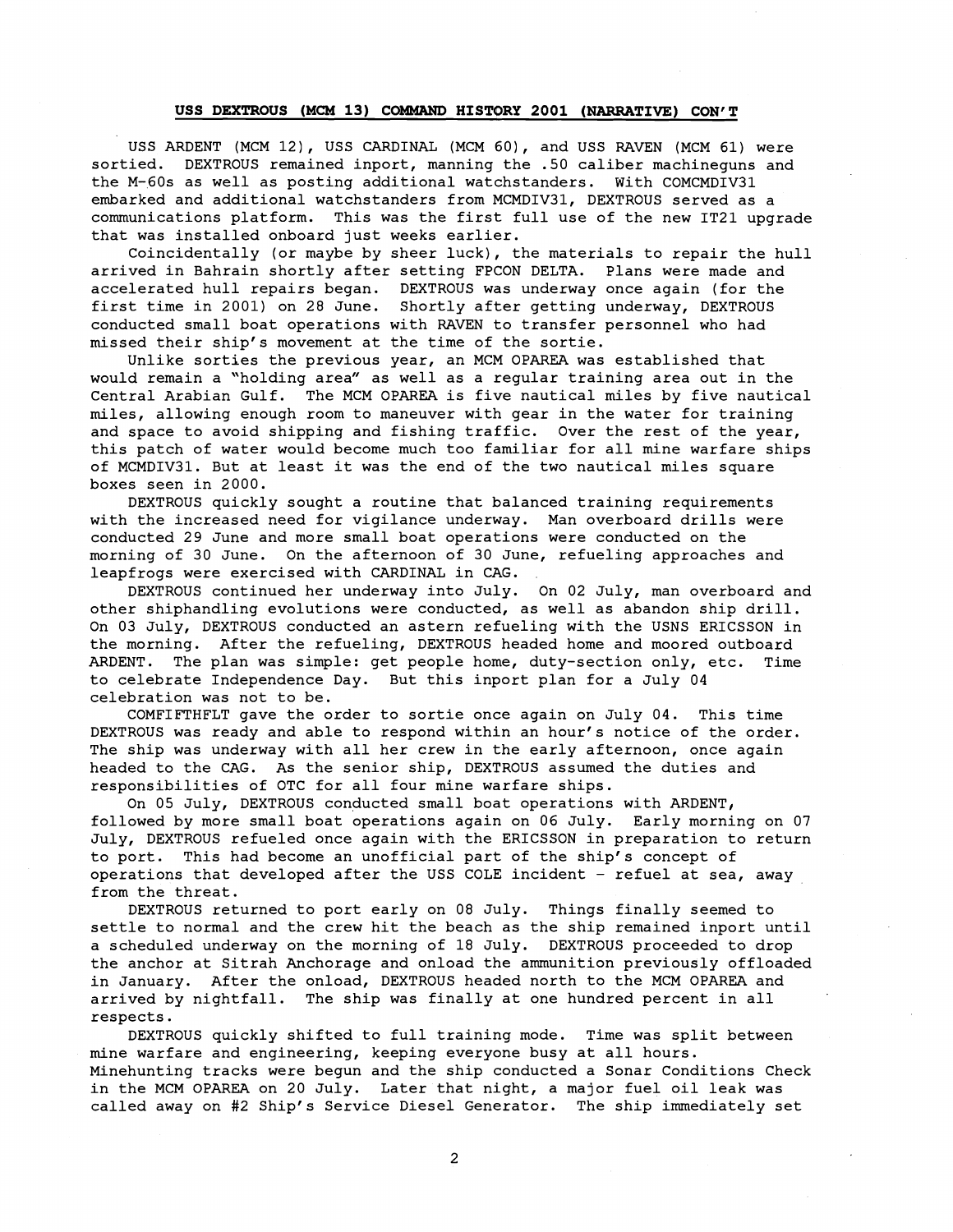#### **USS** DEXTROUS **(MCM** 13) COMMAND HISTORY 2001 (NARRATIVE) CON' T

General Quarters. Bilge sprinklers were activated. The fuel oil leak was isolated and the flammable material flushed to the bilge. Material condition Modified Zebra was reset within twenty minutes of the initial alarm. Thanks to the quick reaction of watchstanders, the flammable material never had the chance to ignite.

On 21 July the emphasis shifted to mechanical minesweeping. DEXTROUS placed a single '0" sweep in the water and ran exercise tracks. This is a full day evolution, but was shortened due to the heat and safe stay times out on the weather decks. The wet bulb temperature routinely exceeded 120 degrees Fahrenheit. At least it wasn't as hot as last summer, which saw in excess of 140 degrees on the wet bulb. Needless to say, Camelbacks proved a must as well as continued training and reinforcement of adequate fluid intake.

DEXTROUS returned to port on the morning of 22 July. Though dates for engineering inspections were tending to vary given the recent sorties, everyone knew that the time was drawing near. The ship began to conduct general quarters drills on a more regular basis from here on out, and stepped up damage control training across the board. This inport period would last several weeks as the ship maintained her optempo.

On 30 July, the ship permanently moved the quarterdeck to the pilothouse. It had been until now on either the port or starboard OOD stations, but the lack of visibility and cramped, uncomfortably hot space (especially during the summer) made the move a logical and long-awaited choice. It also provided a clear view of the Officer of the Deck's surroundings, allowing for improved command and control for force protection and general situational awareness. Now all mine warfare ships in the Gulf had the quarterdeck in the pilothouse.

After several days of inport Basic Engineering Casualty Control Exercises (BECCES), DEXTROUS was underway again, heading for the MCM OPAREA to conduct minehunting training on 12 August. On 15 August the magtail was successfully deployed, allowing for routine maintenance. DEXTROUS refueled at sea the following morning.

On the morning of 17 August a planned gunnery exercise was disturbed by a high speed small boat that came around. Quickdraw was called away and watchstanders locked and loaded. No rounds were fired, and the speedboat turned away. Suspicion holds that this was a "test" of the ship's maneuvering capabilities.

Seamanship evolutions continued through this entire week, culminating with a tow and be towed exercise between DEXTROUS and RAVEN on 18 August. DEXTROUS returned to port on the morning of the 19August and refueled while inport.

Finally ATG Ingleside had arrived and Initial Assessment and Underway Demonstration were at the forefront of everyone's minds. The ship got underway on 30 August for one day with CAPT Belcher, USN, Commander, Afloat Training Group (ATG) Ingleside, and a complete ATG team. The ship returned that evening, and would otherwise remain inport while conducting the ATG Assessment.

Not every evolution would have to be staged during ATG Ingleside's visit. While the ship was preparing to do Engineering Training Team scenarios on the morning of 04 September (and even before liberty expired onboard), a major fuel oil leak was called away on 1B Ship's Service Diesel Generator (SSDG). The ship set General Quarters but secured from it within a few minutes, as the leak had been isolated and the material flushed to the bridge. ATG witnessed the crew's reactions and were impressed. But the leak had been relatively minor, and General Quarters had been called away as per EDORM.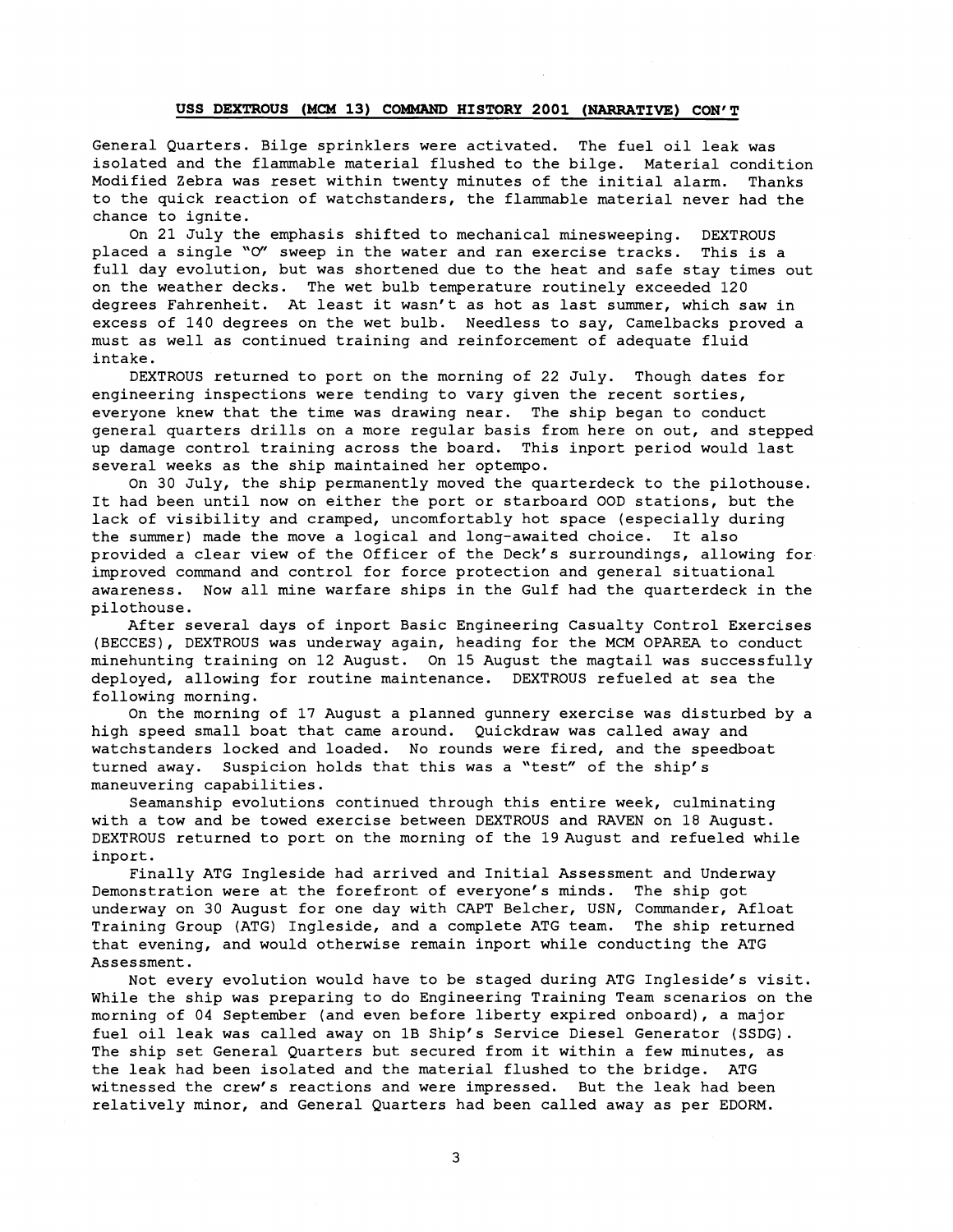### USS DEXTROUS (MCM 13) COMMAND HISTORY 2001 (NARRATIVE) CON'T

They strongly recommended changing ship's EDORM to call away General Quarters only for uncontrollable leaks, which the command took onboard. (several months later it would revert back to any fuel or lube oil leak. The reasoning is if it really is a minor leak, then the watchstander will just wipe it up. But if the watchstander makes the call, or if in doubt, call away General Quarters. Further judgement calls can always be made after the higher condition of readiness is set.

The ship would get underway again on 09 September. Performance tests were conducted on all four main engines, with satisfactory results. Later that evening BECCES were performed under ATG's critical eye. Yet again, an actual casualty - a magnetic particle detected in 1B SSDG, against which the ship's Casualty Response Team took swift action. BECCES secured as scheduled and the ship settled in for what was expected to be a quiet night. But almost an hour after taps, everyone bolted out of their racks to respond to General Quarters due to a major fuel oil leak on 1B SSDG. The Auxiliary Machinery Room (AMR) watchstander isolated the leak and the flammable material was washed to the bilge. Flooding was reported shortly afterward in the Forty Man Head - a watchstander had misaligned the fuel oil feed pump. The ship restored herself and finally settled in for what would at last be a quiet night.

More engineering training scenarios were drilled on the morning of 10 September. The afternoon was devoted to a General Quarters drill for a main space fire. Another actual casualty was called away - this time an "A" phase ground on #2 switchboard. Repair electricians isolated the ground and the drill continued without further incident.

The ship would return to Mina Sulman on the morning of 11 September at approximately 0800 local time. This would be shortest inport period ever seen by the command. In less than 12 hours, two commercial airlines would be hijacked and flown into the World Trade Center towers in New York City. A third would crash in the Pennsylvania countryside. Still another hijacked aircraft would crash into the Pentagon. The shock was immediate, and with little concrete information to go on, a sortie was ordered for all ships. Once again, the DEXTROUS sailed into the night.

During this sortie everything was up in the air. The ship was underway without even a destination at first. Then the HMAS ANZAC was assigned guardship duties and all mine warfare ships were ordered to head to the MCM OPAREA. Upon reaching the MCM OPAREA, the plan changed again - all mine warfare ships were ordered to return to port. Concerns over the ship's safety underway had overrode concerns about inport force protection for the first time in the AOR for all mine warfare assets. Inport watches were essentially doubled with additional firepower (.SO cals and a roving M79).

A ship inport during FPCON DELTA is an interesting creature. Though force protection concerns were high, DEXTROUS had to be flexible in order to deal with requirements from port operations who now had greater concerns than just hotel services. DEXTROUS would berthshift on the morning of 16 September to make more room on the pier by mooring outboard of CARDINAL (which was already moored outside RAVEN). Shortly afterward, the watches relaxed in number but not in vigilance as the island downgraded to FPCON CHARLIE.<br>Once again, all schedules were thrown out the window. If there's

anything for a commander to know in this AOR, it is *remain flexible!*  DEXTROUS would be underway again on 25 September for yet another berth shift. The ship would then remain inport through the end of the month.

DEXTROUS would be underway again on 01 October. That afternoon was comprised of a man overboard training exercise followed by a small arms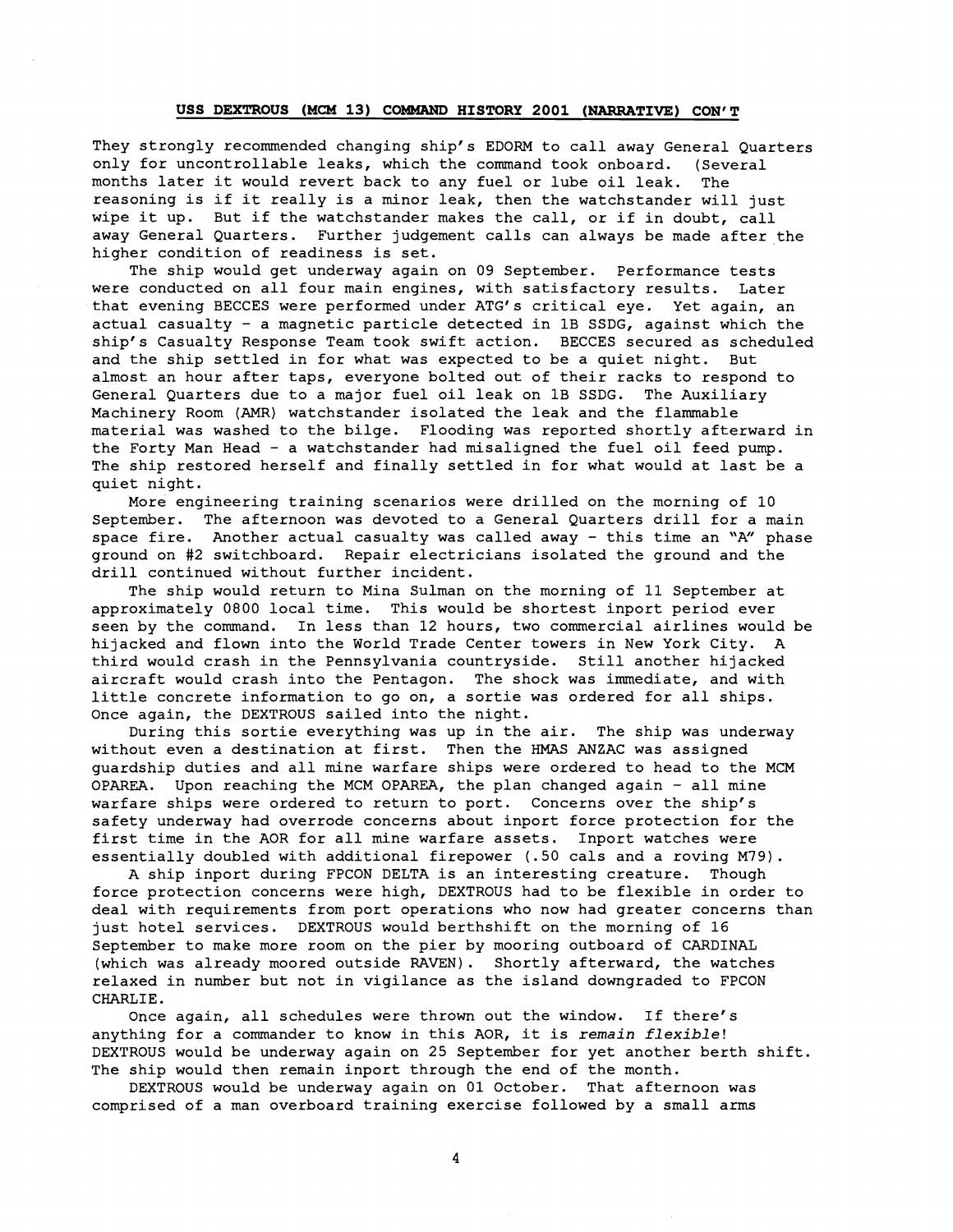#### USS DEXTROUS **(MCM** 13) COMMAND HISTORY 2001 (NARRATIVE) CON' T

shoot. One of the biggest challenges has always been getting watchstanders proficient with small arms. While there is a range in Bahrain, near the airbase, but it is difficult to get time there. Even underway, considerations such as weather and dhow traffic get in the way. It now became a priority to shoot at every opportunity.

The ship returned to port on the morning of 03 October. On 06 October FPCON DELTA would be set again and the ship responded by collapsing duty sections and manning additional watches and weapons. The ship would be underway again 10 October, and did so without a guardship. DEXTROUS quickly went into training mode, and conducted minehunting in the MCM OPAREA the first night out. This evolution carried into the following evening. Then the engineers took over with BECCES. That night the ship rigged deceptive lighting.

A Main Space Fire Drill started off the morning of 12 October. A second General Quarters drill was run in the afternoon, coupled with a man overboard drill. The Flying Squad had its own drill that evening, and the ship also conducted a BSP drop and minehunted for the rest of the night. Every day at sea was a valuable training opportunity not to be squandered.

On the morning of 13 October it was finally time to put the Mine Neutralization Vehicle (MNV) in the water. Neither one had been flown in the water for over a year, and in the interim they had been shipped to SIMA Ingleside for overhaul. Once the vehicle was placed in the water however, CCS reported a Phase "C" ground that would appear in conjunction with the operation of the centerline winch. This would mark the start of problems with the vehicles and vehicle handling system that would last through the end of the year.

A man overboard drill kicked off the morning of 14 October to an early start. A General Quarters drill would follow before lunch. This would primarily be an admin drill to ensure that lockers would respond correctly in event of a CBR attack. That afternoon the ship would hold another General Quarters drill - this time a full CBR run through. The ship would return to port early on the morning of 15 October and refueled upon arrival. The FPCON remained high, and watches continued to be doubled.

DEXTROUS would be underway again on 18 October, this time with CDR Shanahan, COMCMDIV31, embarked. The ship remained near Bahrain to conduct a full set of BECCES and then returned back to port that same day.

The ship would be out again on the morning of 22 October. COMCMDIV31 accompanied the ship in order to judge the DEXTROUS candidate for the Junior Officer Shiphandler of the Year. CDR Shanahan rode as far as Sitrah Beacon, and then returned home on a Harbor Patrol small boat.

On the morning of 23 October the ship conducted a full-scale small craft engagement exercise, setting General Quarters and sending rounds downrange. Later that night would be more minehunting. The next day's emphasis would be minesweeping, and was followed by a return to port on the morning of 25 October. By now FPCON CHARLIE was set, and the ship was free to expand her duty sections once again. Alack! Even with the reduction in threat condition, the ship would miss her second Halloween again this year by getting underway on 30 October and conducting minehunting operations in the MCM OPAREA on 31 October.

The ship headed back to Mina Sulman on the morning of 01 November. Early that morning at approximately 0400 a class 'C" fire started in the combat information center. The transformer to a status board fried, and the Flying Squad responded immediately. Smoke had been seen, but C02 was applied by combat watchstanders even before any flames were observed. It took a week to get that smell out.